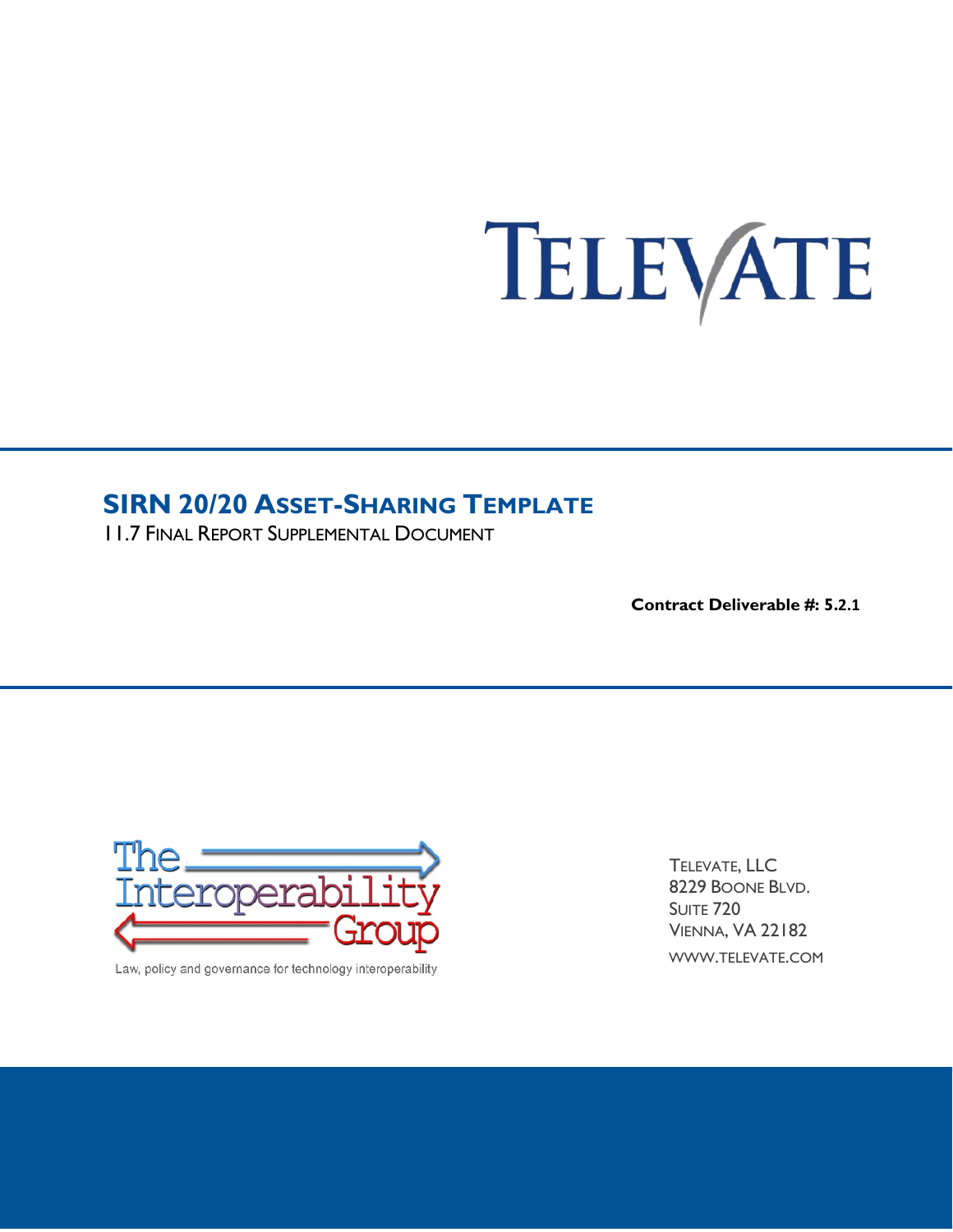## **NORTH DAKOTA STATEWIDE INTEROPERABLE RADIO NETWORK**

#### **ASSET-SHARING AGREEMENT**

**THIS AGREEMENT** ("Agreement") is made by and between  $($  "Operator"), a of North Dakota and **the contract of North Dakota and**  $($  "Host"), a extending the of North Dakota.

**WHEREAS,** both the Operator and Host wish to make interoperable, reliable, resilient, secure mobile communications services available to public safety personnel throughout North Dakota consistent with [NEW SIRN STATUTE] ("Act"); and

**WHEREAS,** the Operator has identified one or more asset(s) ("Asset(s)"), such as real property, a tower structure, a shelter, a piece of equipment, or other infrastructure controlled by Host, as well-suited for use in the [SIRN] network; and

**WHEREAS,** the Operator desires to obtain and Host desires to provide Operator access to and use of Host's Asset(s) to increase the public safety benefits both will realize from the [SIRN] network, subject to the terms and conditions set forth in this Agreement; and

**NOW, THEREFORE,** the Operator and Host agree as follows:

## **1. Scope and Duration of Agreement**

## **1.1. Authorization to Use**

Host authorizes Operator to use the Asset(s) described in the attached Asset-Specific Addendum as an element of the [SIRN] network for the "Permissible Purpose" also described in the Addendum.

## **1.2. Asset-Specific Addendum**

This Agreement describes the general terms and conditions governing the use by Operator of one or more of Host's Assets. Provisions specific to an Asset or group of Assets, including a description of the Asset(s), are provided in an Asset-Specific Addendum ("Addendum" or "Addenda") to this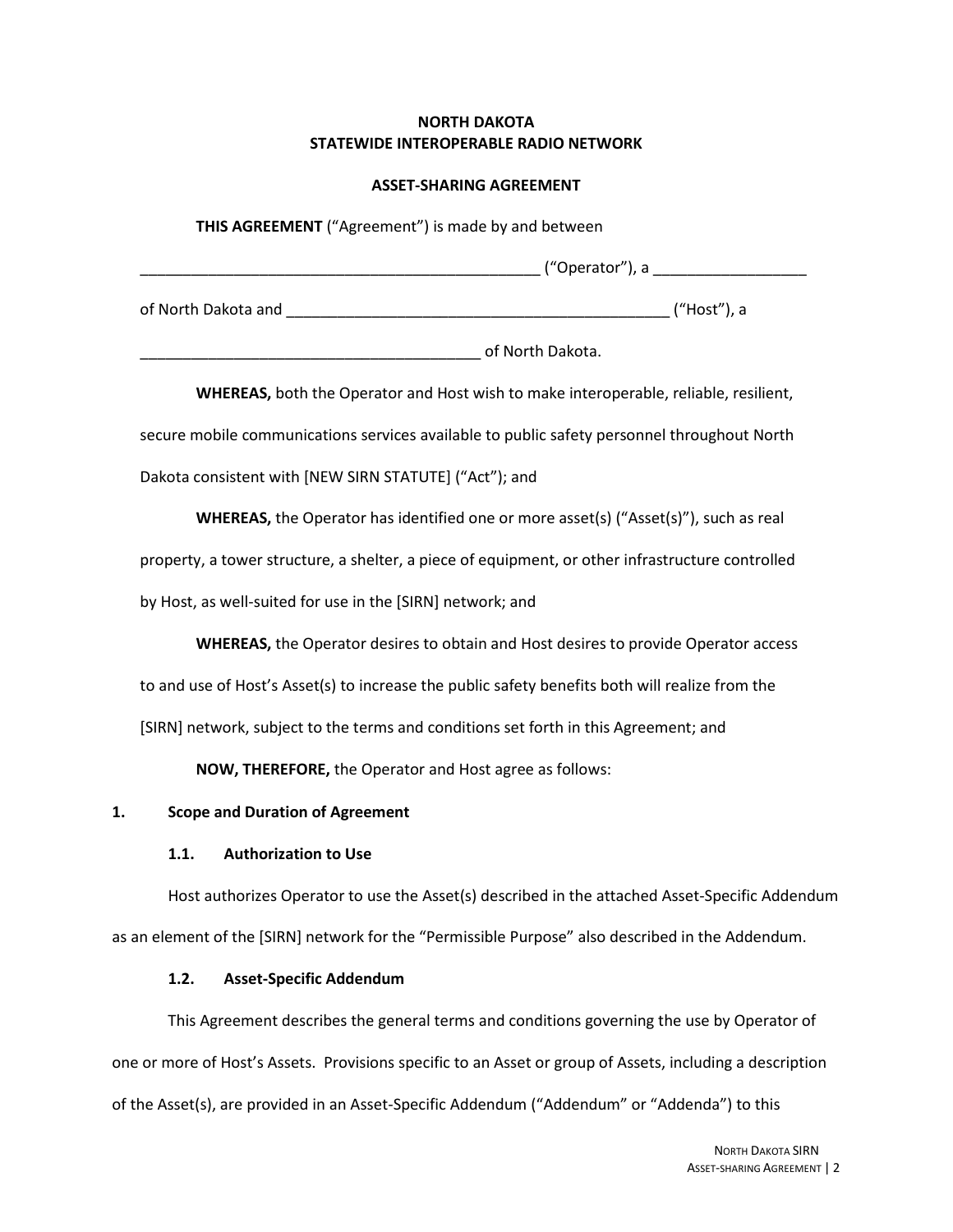Agreement. Multiple Addenda may be attached to this Agreement to reflect differing terms specific to various Assets; Addenda may be added at any time during the term of this Agreement. Where a provision in the body of this Agreement conflicts with a provision in an attached Addendum, the provision in the Addendum controls.

#### **1.3. Term**

This Agreement is effective on the later of the dates it is signed by either Host or Operator ("Effective Date") and remains effective until terminated by either party.

### **1.4. Termination**

This Agreement is terminated when both parties agree in writing to terminate, or:

- (a) unilaterally by either party upon 30 days' written notice, or
- (b) by Host upon written notice if Host is unable to meet its obligations under this Agreement because of shortage of funds, change in law, or Operator's failure to obtain a required license or certificate, or
- (c) by Host upon written notice if Operator continues to violate a material provision of this Agreement for thirty days after Host provides written notice of the violation, or
- (d) by Operator upon written notice if Operator lacks sufficient funds to perform under this Agreement.

Termination of one or more Addenda to this Agreement does not serve to terminate this Agreement; unless otherwise terminated, the Agreement remains effective without an Addendum in order that an Addendum may be added at a later time.

## **1.5. Effect of Termination**

When this Agreement is terminated, Operator must remove its equipment and surrender the Asset(s) in good order. Host may charge Operator rental fees specified in the Addendum from the date of termination until Operator has properly surrendered the Asset(s). Any "improvements" (permanent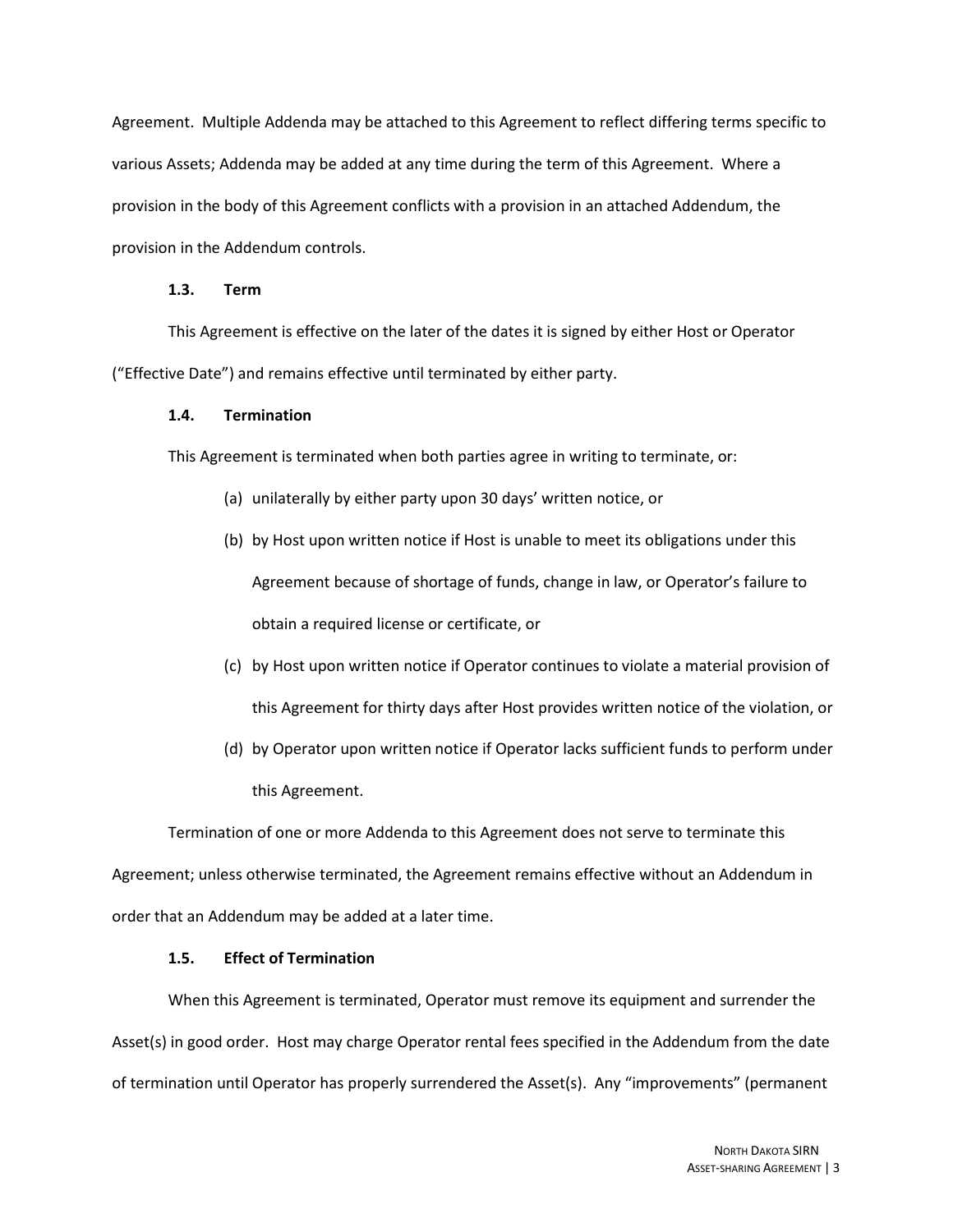changes) the Operator made to the Asset(s) become Host's property upon termination of this Agreement. The terms of this Section 1.4 apply despite termination of this Agreement.

## **2. Access to Asset(s)**

Operator will access the Asset(s) only with Host's prior approval, in the manner described in the Addendum.

## **3. Protection of Asset(s)**

## **3.1. Host Rights and Obligations**

## **3.1.1. Right to Non-Interfering Use**

Host may use the Asset(s) in a manner that does not interfere with Operator's use of the Asset(s) for the Permissible Purpose authorized in this Agreement.

## **3.1.2. Right to Inspect Work**

Host may inspect Operator's work at Host-controlled premises to ensure compliance with Host's policies.

## **3.1.3. Duty to Prevent Interference**

Host is responsible to prevent harmful interference to Operator equipment and services from

future installations utilizing site(s), infrastructure, or equipment under Host's control at the Asset site(s).

## **3.1.4. Duty to Maintain Asset(s)**

Host will maintain the Asset(s) and its premises in good repair and ensure Host's facilities meet any regulatory requirements (Federal Aviation Administration ("FAA")-required lights on tower, for example).

## **3.1.5. Duty to Prevent Unauthorized Access**

Host will use reasonable efforts to prevent unauthorized access to Operator's facilities/property at locations controlled by Host.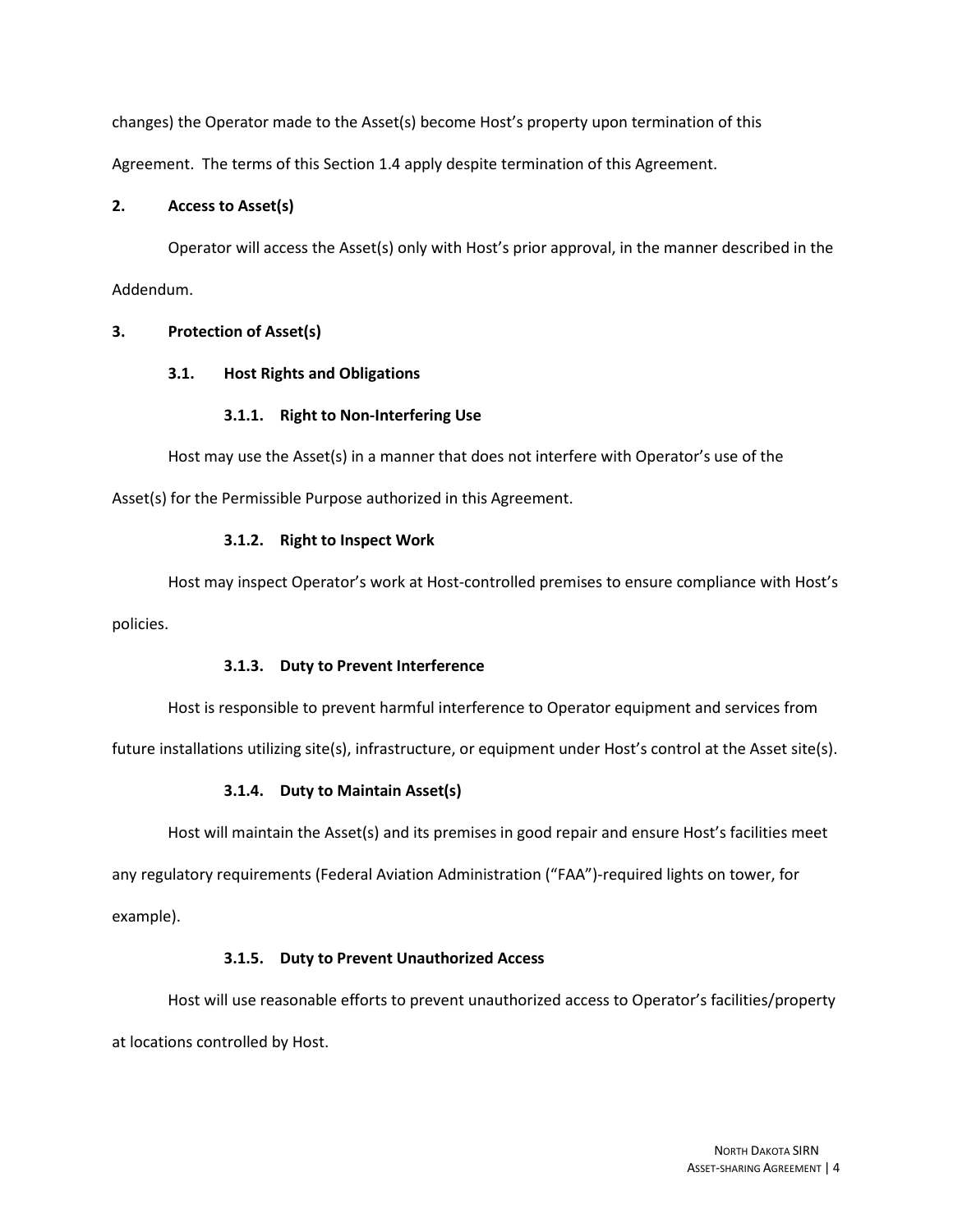## **3.2. Operator Rights and Obligations**

## **3.2.1. Duty to Remedy Interference**

Operator will avoid and remedy at its own cost any harmful interference caused by Operator's use of the Asset(s) to equipment or services of Host or others currently using the Asset site(s);

## **3.2.2. Duty Related to Performance of Work**

In using Asset(s), Operator will adhere to Host policies and procedures. Personnel performing

work for Operator must be qualified and are considered Operator's employees or contractors, not

Host's. Operator is solely responsible for costs associated with work performed for Operator.

## **3.2.3. Duty Regarding Certified Equipment**

Any equipment to be installed by Operator on the Asset site must possess any federal

certifications required for such equipment (for example, radio transmitters must be Federal

Communications Commission ("FCC")-approved).

## **3.2.4. Duty to Provide Permits and Licenses**

Before beginning to use the Asset(s), Operator will provide Host copies of all FAA and FCC

permits and licenses necessary for Operator's use of the Asset(s).

## **4. Liability, Indemnification, and Insurance**

#### **4.1. No Indemnification**

Host and Operator each assumes its own liability for any claim arising out of this Agreement.

#### **4.2. Force Majeure**

Neither party is responsible for breach of this Agreement caused by fire, riot, act of God, or war if the event is beyond the party's reasonable control and the other party receives notice of such breach or expected breach immediately upon occurrence of the event.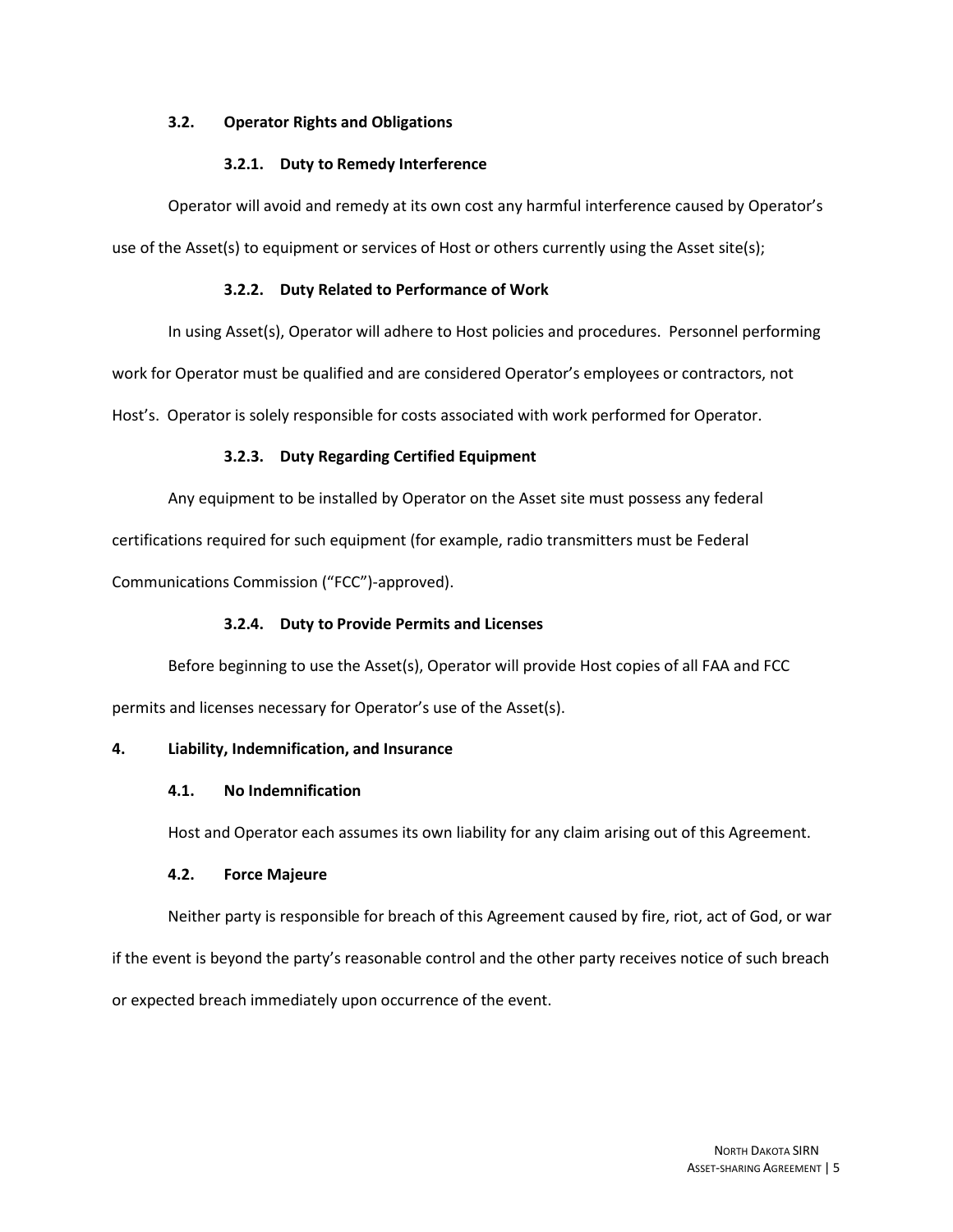#### **4.3. Insurance**

Host and Operator each will maintain throughout the term of this Agreement commercial general liability and automobile liability insurance with minimum coverage of \$250,000 per person and \$1,000,000 per occurrence. The insurance coverage must be from insurance companies, government self-insurance pools or government self-retention funds authorized to do business in North Dakota and must provide coverage for any claims which may arise out of this Agreement. Each party reserves the right to obtain from the other party complete, certified copies of all required insurance documents at any time.

#### **4.4. Contractors**

Neither Host nor Operator will permit any non-public contractor ("Contractor") to perform work under this Agreement, including access to the Asset(s) or Asset site(s), unless Contractor has indemnified both Host and Operator from claims resulting from Contractor's performance, regardless of the insurance liability limits described here. Contractor will maintain throughout the term of this Agreement commercial general liability and automobile liability insurance with minimum coverage of \$250,000 per person and \$1,000,000 per occurrence, as well as workers' compensation coverage within the statutory limits. The insurance coverage must be placed with insurers rated "A-" or better by A.M. Best Company, Inc. and must provide coverage for any claims which may arise out this Agreement. The commercial general liability policy and the automobile liability policy must list both Host and Operator as additional insureds and contain a "Waiver of Subrogation" waiving any right of recovery by the insurance company against Host or Operator, as well as provisions that the coverage may not be canceled or modified without thirty (30) days prior written notice to both Host and Operator. Contractor's insurance coverage must be primary (*i.e.*, pay first) as respects any coverage maintained by Host or Operator which will be excess of the Contractor's insurance. Contractor must provide certified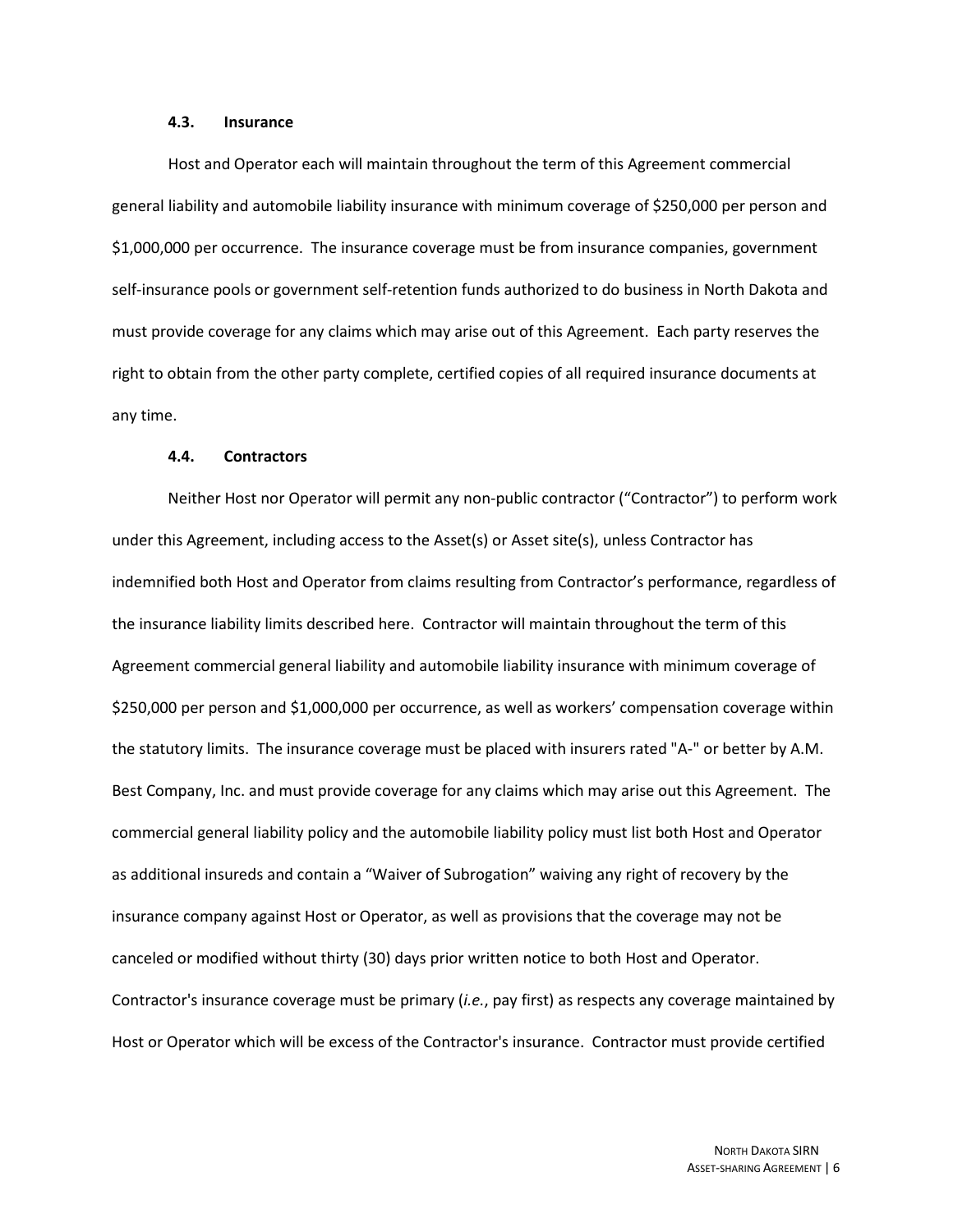copies of all required insurance documents upon request from either Host or Operator. Host and Operator each must ensure that their own contractors comply with this Agreement.

## **5. General Terms**

## **5.1. Governing Law**

This Agreement is subject to and will be enforced under the laws of the state of North Dakota.

## **5.2. Whole Agreement**

This Agreement constitutes the entire agreement between the parties on this subject.

## **5.3. Amendments**

Any change to the terms of this Agreement must be in writing signed by both Host and Operator.

## **5.4. Assignment**

Operator may assign its rights and obligations under this Agreement only with Host's written

### consent.

## **5.5. Successors and Assigns**

The parties' successors and assigns are bound by the terms of this Agreement.

## **5.6. Notices**

The parties will send any notices under this Agreement to the following contacts:

| Notices to Operator                                               | <b>Notices to Host</b> |
|-------------------------------------------------------------------|------------------------|
| Name:                                                             | Name:                  |
| <u> 1980 - Johann John Stone, mars eta biztanleria (h. 1980).</u> |                        |
| Title:                                                            | Title:                 |
| Entity:                                                           | Entity:                |
|                                                                   |                        |
| Address:                                                          | Address:               |
|                                                                   |                        |
| Phone:                                                            | Phone:                 |
| Email:                                                            | Email:                 |
|                                                                   |                        |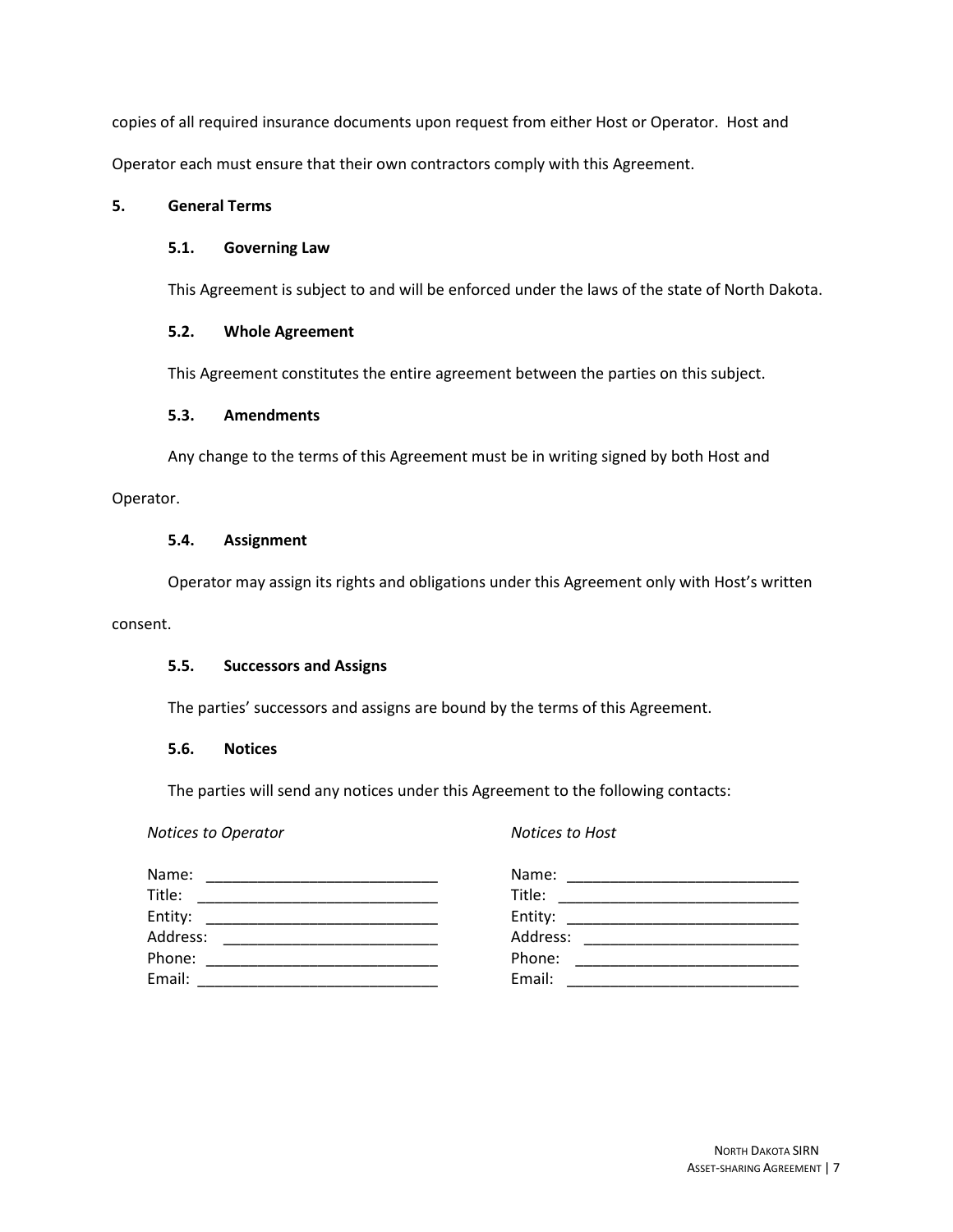## **5.7. Authority**

Each person signing this Agreement asserts that he or she has authority to sign and commit the Host or Operator to the obligations of this Agreement.

#### **EXECUTED:**

| For Host | For Operator |
|----------|--------------|
|          |              |
|          |              |
|          |              |
|          |              |
| Entity:  | Entity:      |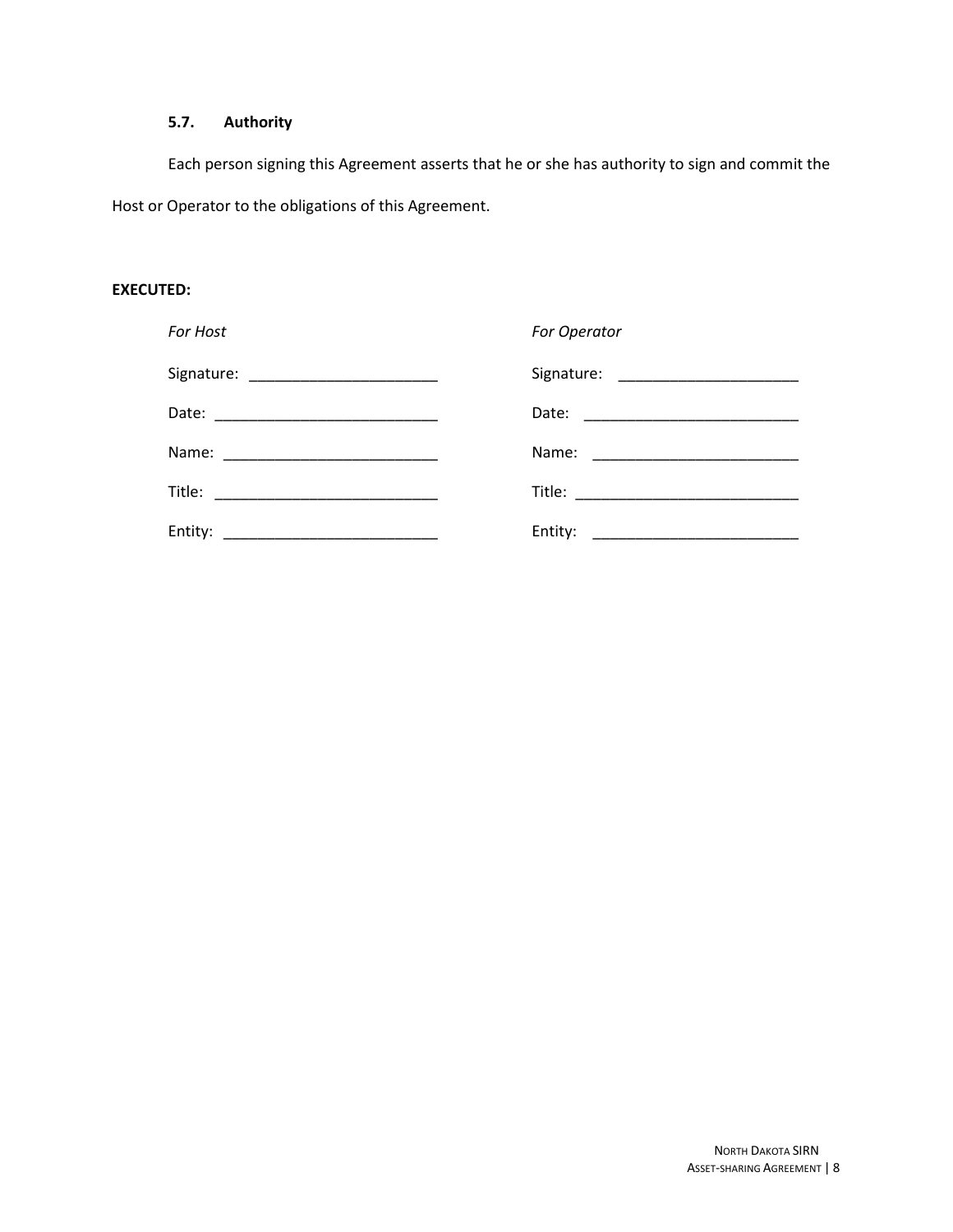## **ASSET-SPECIFIC ADDENDUM**

## **(Addendum No. \_\_)**

This Asset-specific Addendum is incorporated into the Agreement ("Agreement") executed on

|    |                                    | ("Operator") to share the asset(s) ("Asset(s)") described below for                                |  |
|----|------------------------------------|----------------------------------------------------------------------------------------------------|--|
|    | use in the [SIRN] network.         |                                                                                                    |  |
| 1. | <b>Description of Asset(s)</b>     |                                                                                                    |  |
|    |                                    | [EXAMPLE: Space XXX on Host communications tower and sufficient space in Host's equipment          |  |
|    |                                    | shelter at the same location to accommodate an enclosed rack with dimensions H x W x D.]           |  |
| 2. | <b>Location of Shared Asset(s)</b> |                                                                                                    |  |
|    |                                    |                                                                                                    |  |
|    |                                    |                                                                                                    |  |
|    |                                    |                                                                                                    |  |
| 3. | <b>Permissible Purpose</b>         |                                                                                                    |  |
|    |                                    | Operator may use Asset(s) only for the purpose of [EXAMPLE: affixing radio antennae for            |  |
|    |                                    | transmitting and receiving communications over the [SIRN] network and housing equipment associated |  |

with and used for facilitating such communications] ("Permissible Purpose").

## **4. Access to Asset(s)**

Host authorizes Operator to access the site of the Asset(s) under the following terms:

[SPECIFIC TERMS PERMITTING AND LIMITING OPERATOR ACCESS (HOURS, NOTICE, PERSONNEL,

ETC.), INCLUDING EMERGENCY ACCESS PROVISION IF APPROPRIATE]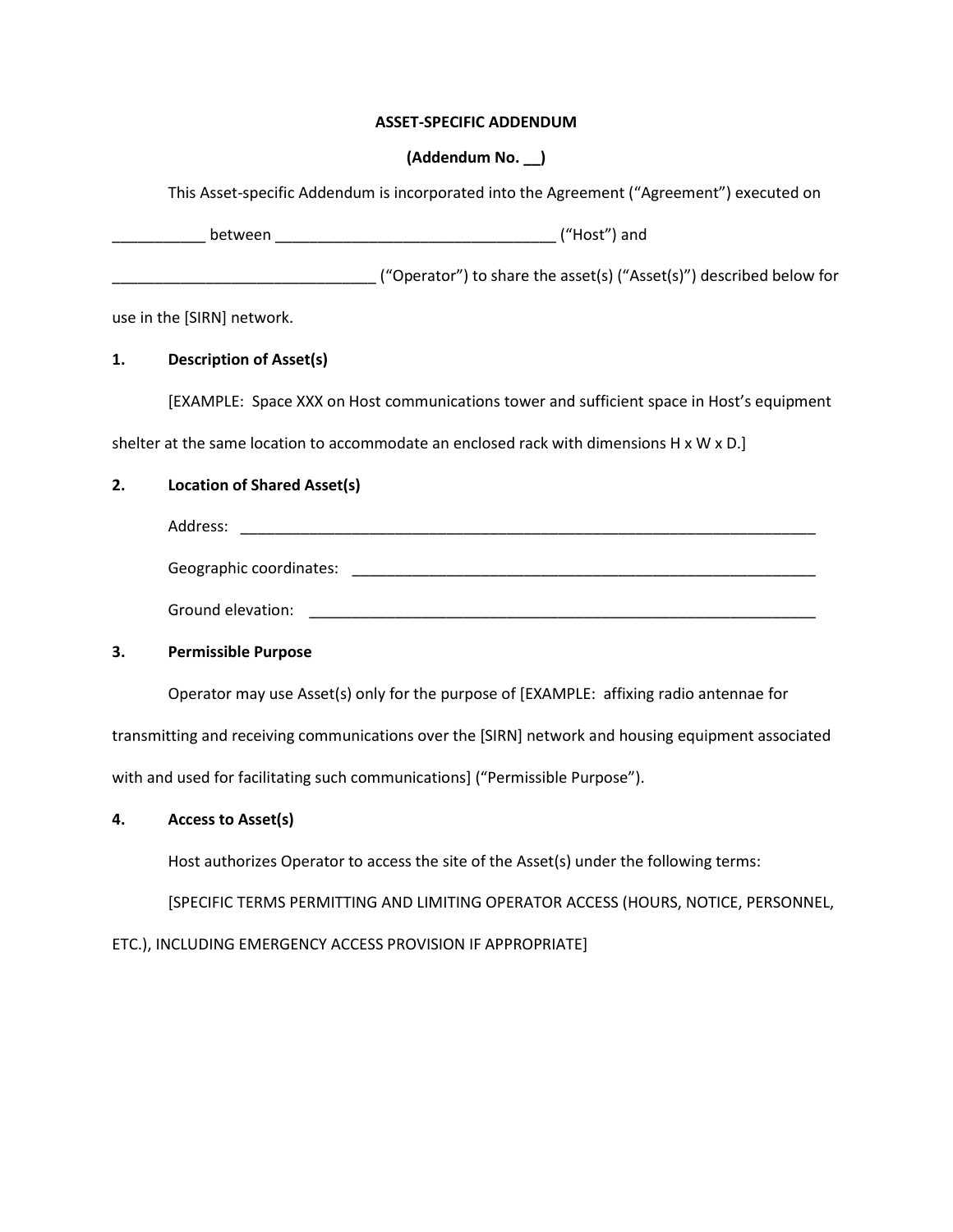## **5. Utilities and Other Services**

Host will provide [DESCRIBE UTILITIES AND SERVICES (AIR CONDITIONING, SPECIAL SECURITY, ETC) HOST WILL PROVIDE]. Operator will provide all other utilities and services Operator requires to facilitate the Permissible Purpose.

## **6. Operator Equipment**

[DESCRIPTION OF OPERATOR EQUIPMENT TO BE INSTALLED AT HOST SITE (OWNERSHIP RETAINED BY OPERATOR), IF ANY]

## **7. Site Improvements**

[DESCRIPTION OF IMPROVEMENTS OPERATOR WILL CONSTRUCT AT HOST SITE (BECOMES HOST PROPERTY), IF ANY]

## **8. Compensation**

[SPECIFY ANY COMPENSATION (WHETHER CASH OR IN-KIND CONTRIBUTION) TO HOST FROM OPERATOR FOR USE OF ASSET(S), INCLUDING UTILITIES AND INCIDENTALS, ANY ANNUAL INCREASES, AND ANY APPLICABLE TAXES/FEES]

## **9. Effective Date and Termination of Addendum**

This Addendum is effective on the date of the later of the two signatures below and remains effective until termination of this Addendum or the Agreement to which it is attached. Termination of the Addendum does not cause termination of the Agreement to which the Addendum is attached. The Addendum is terminated:

- (a) when the Agreement is terminated; or
- (b) upon Operator's written notice to Host if the Asset(s) itself or conditions at the Asset(s) site(s) are such that Operator cannot reasonably use the Asset(s) for the Permissible Purpose; or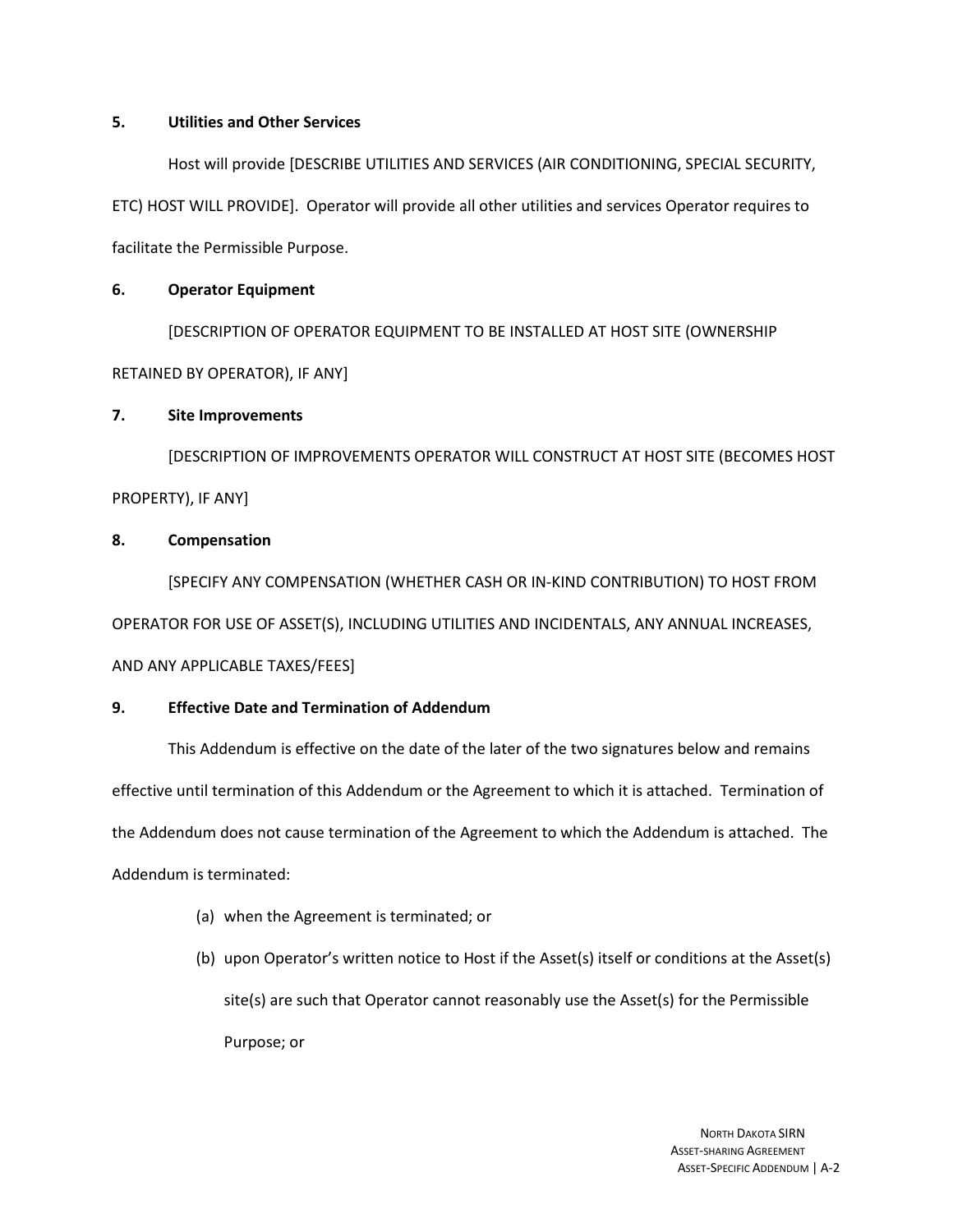## (c) [SPECIFY TERMINATION PROVISIONS FOR ADDENDUM ONLY, MAY DUPLICATE AGREEMENT TERMINATION PROVISIONS]

## **10. Surrender**

When this Addendum is terminated, Operator must remove its equipment and surrender the Asset(s) in good order. Host may charge Operator post-termination fees from the date of termination until Operator has properly surrendered the Asset(s). The post-termination fee will not exceed [DESCRIBE AMOUNT (CASH OR IN-KIND) OF POST-TERMINATION FEE, IF ANY.] This provision shall survive termination of the Addendum or Agreement.

### **11. Flow-down Provisions**

**ADDENDUM EXECUTED:**

In cases where Host controls the Asset(s) pursuant to an agreement between Host and the owner of the Asset(s) ("Owner's Lease"), Host may be required to impose upon Operator certain provisions imposed on Host in the Owner's Lease. Such provisions, which are incorporated into this Addendum, are as follows:

## (a) [DESCRIBE ANY FLOW-DOWN REQUIREMENTS, IF ANY]

Host asserts that Host possesses the authority under Owner's Lease to share the Asset(s) with Operator as contemplated in this Addendum.

## **12. Other Terms and Conditions Specific to the Asset(s)**

[DESCRIBE ANY ADDITIONAL TERMS AND CONDITIONS SPECIFIC TO THE ASSET THAT IS THE SUBJECT OF THIS ADDENDUM]

| <b>For Host</b> | For Operator |
|-----------------|--------------|
| Signature:      | Signature:   |
| Date:           | Date:        |

NORTH DAKOTA SIRN ASSET-SHARING AGREEMENT ASSET-SPECIFIC ADDENDUM | A-3